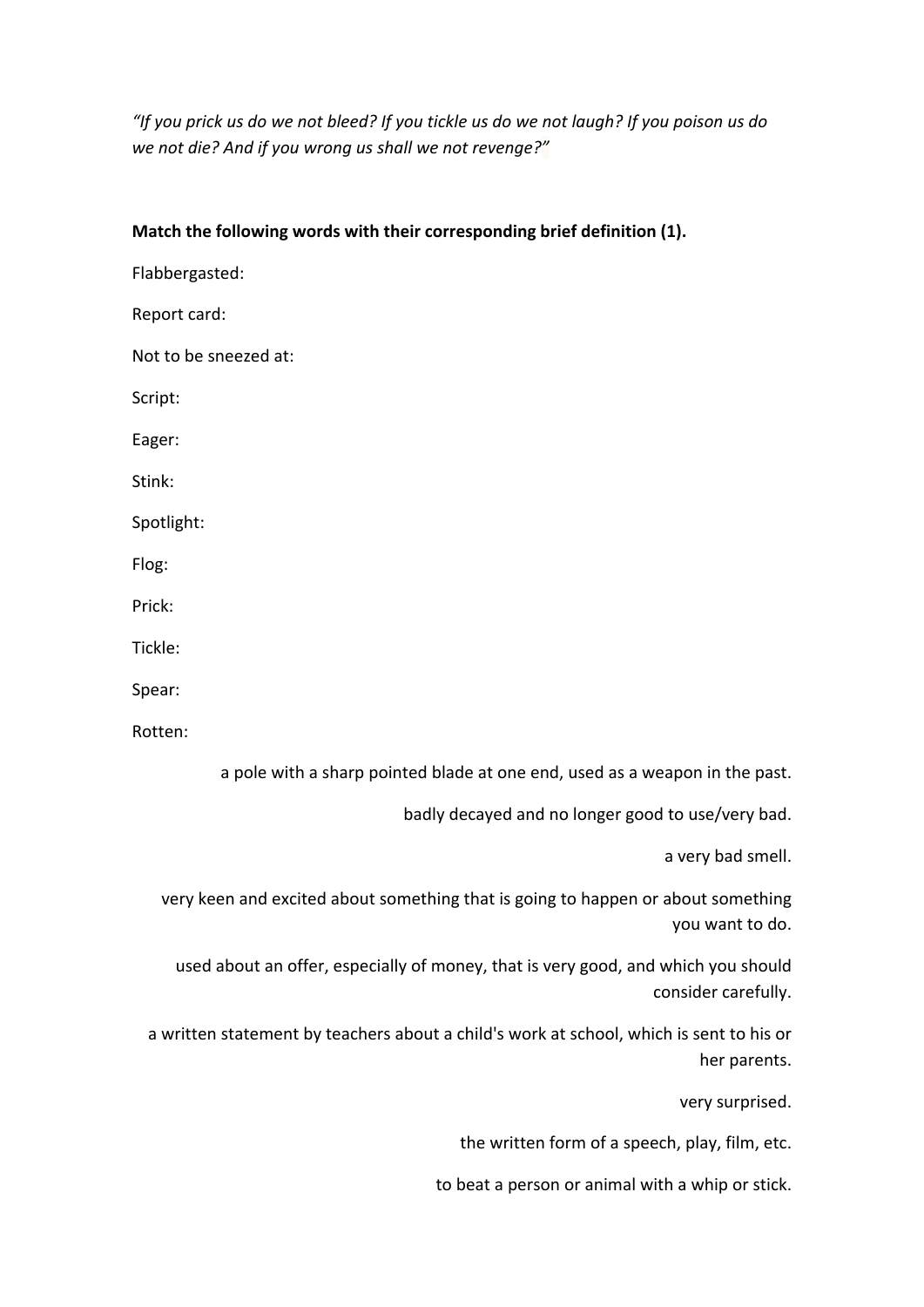to make a small hole in something using something sharp.

to move your fingers gently over someone's body in order to make them laugh.

a light with a very bright beam which can be directed at someone or something. They are often used to light a stage when actors or singers are performing.

## Match the following words with their corresponding brief definition (2).

Mere: Heavy burden: Clumsy: Ruthless: Jeopardize: Slipper: Get rid of: Pop-up book/card etc.: Wreck: Be boyish: Corpse: Shepherd: moving in an awkward way and tending to make things fall over. to risk losing or spoiling something important.

a book, card etc. with a picture that stands up when you open the pages.

look or behave like a boy in a way that is attractive.

something difficult or worrying that you are responsible for.

used to emphasize how small or unimportant something or someone is.

a light soft shoe that you wear at home.

dispose of.

to lead or guide a group of people somewhere, making sure that they go where you want them to go.